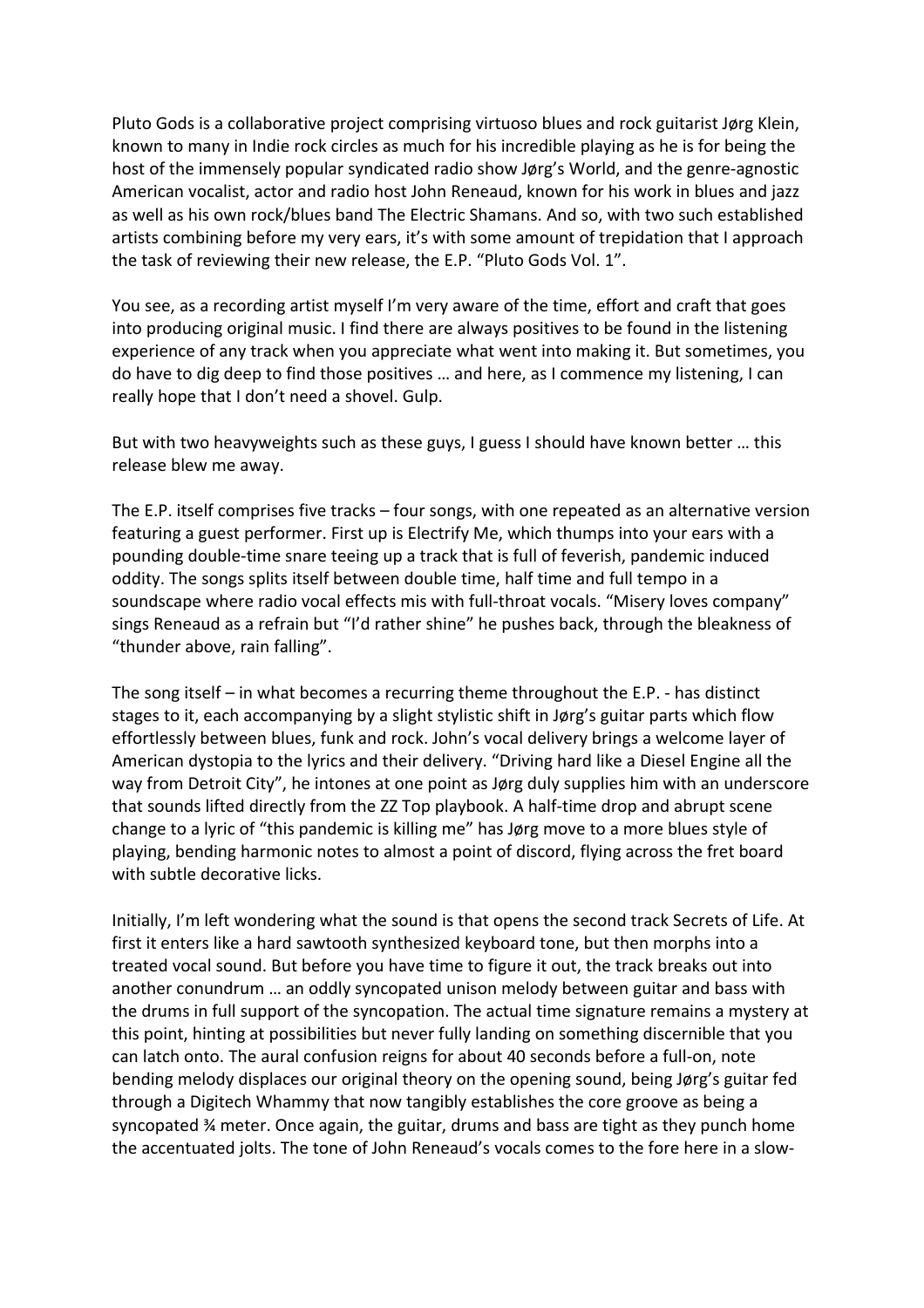moving lyric that allows his throaty upper-baritone to carry and soar with full vibrato on the sustained notes. Lovely stuff.

A middle section breaks it down to almost military punctuation between the instruments before Jørg finally breaks rank with the lower instrumentation and lets fly with a lead guitar part that somehow manages to bend notes as if it were slide guitar, but you know it's not. He's just that good. This leads to a final section of the track, where it becomes the most conventional it's going to get and brings the ¾ signature to a close waltz tempo – almost like the track previous to this point was intentionally blurry in terms of its own style and now comes into sharp focus.

Keeping us in  $\frac{3}{4}$  time, the third track up is the first of two versions of the song "I'll be there" and this one goes full wave-your-torches slow song with a theme of support and comfort in times of need, such as a parent providing a safe haven for their child. Before being led to the breakout point, though, an elaborate introduction in two parts establishes the tone – one reminiscent of The Beatles and the other of Queen … at first, I almost expect it to become a cover of Joe Cocker's cover of the Beatles' "With a Little Help From My Friends" before feeling that we're about to break into the final section of Bohemian Rhapsody where "nothing really matters". On this track, it's very much the vocals that push us forward at first, carrying us through the first verse with the guitar providing a supportive accompaniment. I say "at first" because then the guitar itself becomes the voice of the second verse with beautifully crafted melodic sweeps and rises with subtle decorative frills, as evocative as any vocal performance could be. The two parts join forces from the middle point and, to me, the song becomes that most elusive of things … a classic. It's a track that simply sounds like it's meant to be. Carefully crafted to sound as effortless as possible, it now reaches that moment of pure gold. But not for long, as somewhere around the fourth minute a middle-to-end section takes over where Jørg throws lick after lick at you to pull you out of your listening complacency. The virtuosity is unmistakable. It's relentless, and drives the track towards its destination with twists, turns and "voiced" playing that carries a personality of its own. Wow.

The sleeve notes for "Five Time Lost" identify it as being "about things in life you might not be comfortable with". To establish the sense of identification with the listener, the track opens with sounds of the urban streets – drilling, traffic, car horns, snippets of conversation out of which emerge snippets of vocals and quasi-musical tones. A piano, played in an almost Sondheim musical style, also emerges from the cacophony heralding in John's slightly raspier than usual vocal. Strings enter in support and the combined effect is reminiscent of Scott Walker's take on Jacques Brel. The lyrics flow, sometimes slow and sometimes tripping over themselves to arrive at a stated realisation that "I got lost, I fell down … yet here I stay. All is well."

All is well, indeed, as drums and bass enter with an understated guitar to reign the song into a half-time 4/4. Amid keyboard pads supplied by guest performer Christian Saal, understated remains the order of the day in Jørg's guitar on this track. Having completed the vocal exposition, the track turns to Jørg with an impressive and expressive solo that manages to remain respectfully self-aware to the overall tone of the track and not draw too much attention to itself. And then, the same reverence is applied to the surprise inclusion of